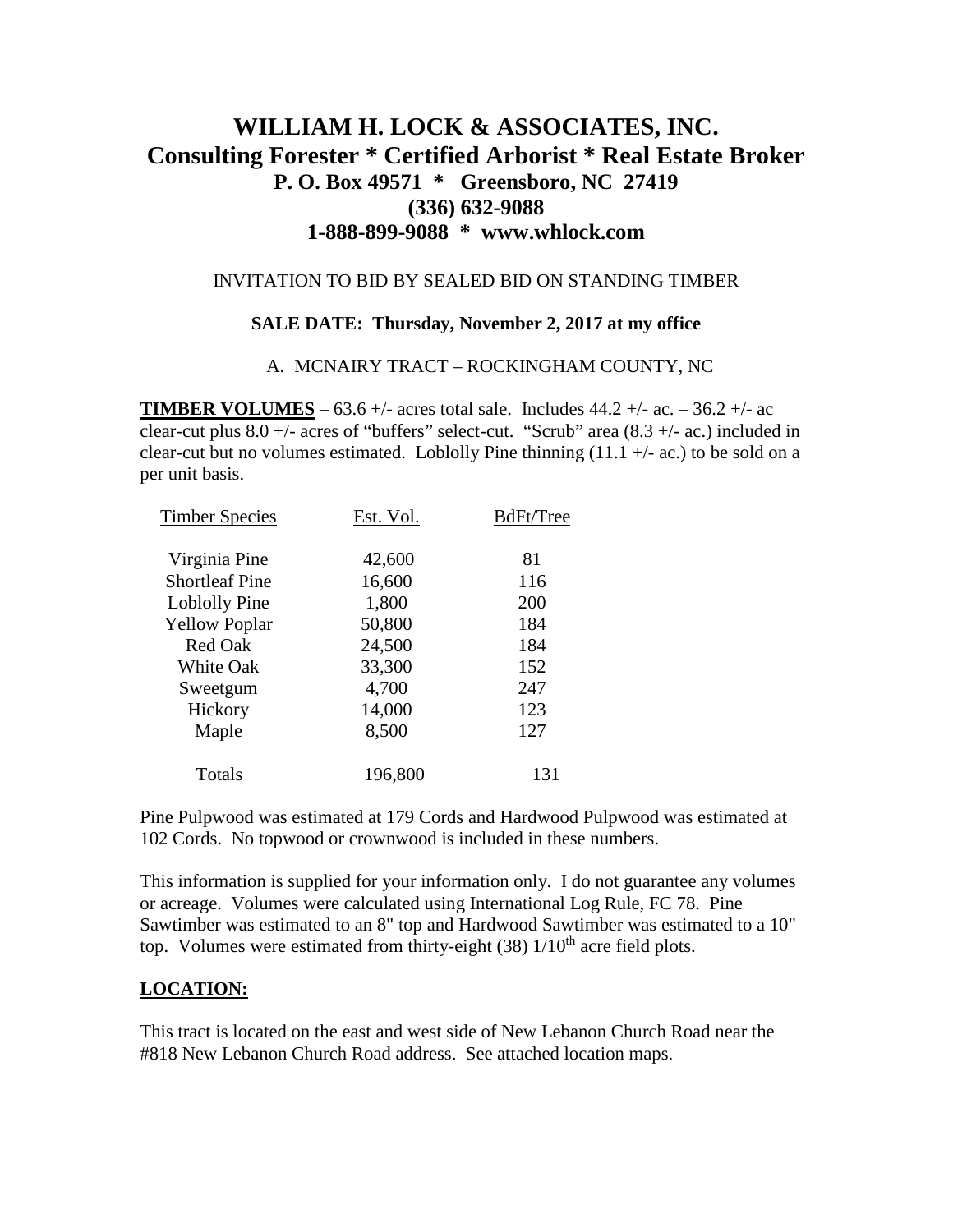Page Two A. McNairy Tract - Timber Sale Sale Date: Thursday – November 2, 2017

### **BIDS:**

The McNairy Tract is being sold on a lump sum sealed bid basis for the clear-cut portions and a per unit basis for the Loblolly Pine thinning. Bids will be accepted by **regular mail** if received by 5:00 pm on Wednesday, November 1, 2017 **OR** bids will be accepted by **email [\(whlock@whlock.com\)](mailto:whlock@whlock.com), telephone (336-632-9088), fax (336-632-9088), or in-person** at my office until 11:00 am on Thursday, November 2, 2017. At 11:00 am on Thursday, November 2, 2017 all bids received will be recorded. The successful bidder will be notified within 24 hours of the bid openings. A 10% deposit may be requested to be delivered to William H. Lock & Associates, Inc. within 72 hours of the bid opening. The balance of the sales price is to be delivered at the sale closing. The seller reserves the right to refuse or accept any and all bids. Seller will consider all bids. The seller will be responsible for the timber deed preparation, revenue stamps if recorded, and the forestry consultant fees. The buyer will be responsible for all other closing costs. A \$1,000 performance deposit will be payable at closing and held in a non-interest bearing trust account until satisfactory completion of logging. The performance deposit does not limit the buyer's liability.

## **PLACE OF SALE:**

The timber sale will be held at the office of William H. Lock & Associates, Inc. in Greensboro, NC. The office address is 375 S. Swing Road, Greensboro, NC 27409. Telephone and Fax: 336-632-9088; [Email: whlock@whlock.com](mailto:Email:%20whlock@whlock.com) 

# **CONDITIONS OF SALE**:

1. The Buyer shall have 24 months from the date of the timber deed to cut and remove all specified merchantable timber within the "Sale Areas". "Creek Buffers" on the west side of the paved road have been marked with Blue Flagging and are considered "OUT" of the sale areas. Not trees within these buffers are to be harvested. "Creek Buffers" on the east side of the paved road have been marked with Blue Flagging. No blue flagged trees marking the buffer boundaries may be cut. All pine of any size and hardwoods >16" DBH may be harvested from within these buffer areas provided all Best Management Practices, Forest Practice Guidelines, and any applicable river basin or watershed regulations are followed. The sale boundaries are marked with pink flagging. No trees marked with pink flagging and no trees beyond the pink flagging are to be harvested.

The sale boundaries marking the Loblolly Pine thinning are marked with orange flagging. No orange flagged trees are to be harvested. The Buyer shall harvest defective, diseased, crooked, and suppressed pines leaving the larger, more vigorous "crop" trees. The objective is to harvest the proper number of trees to leave an optimum stocking level of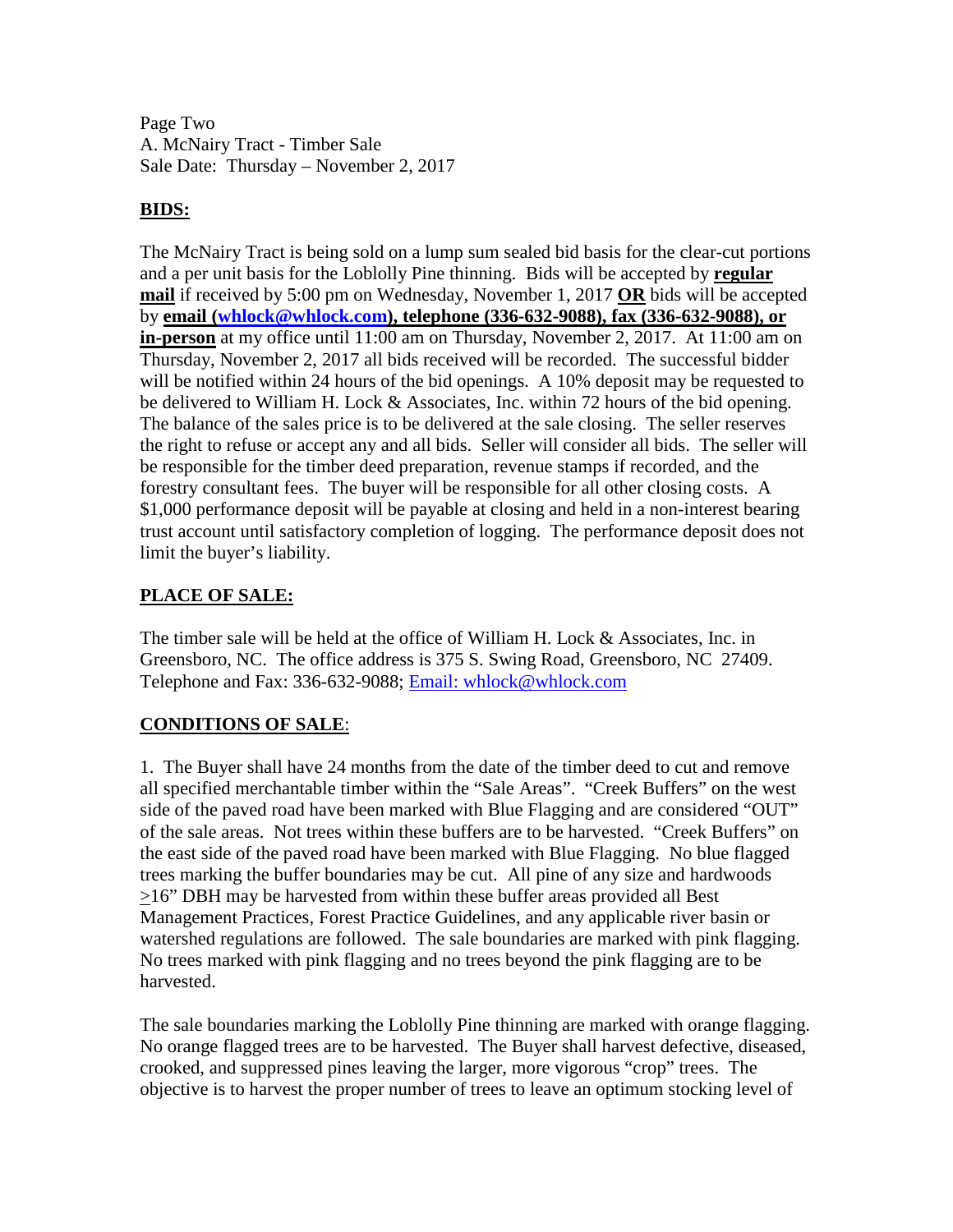Page Three A. McNairy Tract - Timber Sale Sale Date: Thursday – November 2, 2017

70-90 square feet of basal area of growing Loblolly Pine timber. In areas where rows can be clearly identified, a fifth row thinning should be conducted with selected inferior trees being removed from between the rows. In areas where the rows cannot be identified, corridors should be placed approximately 50 feet apart with thinning between corridors to achieve the target basal area.

In areas where a large component of Virginia Pine or non-Loblolly Pine has become established, the unwanted component should be removed first. This will allow the Loblolly Pine component to then be thinned down to the target basal area. In the event an area is primarily Virginia Pine or other unwanted component, a total harvest will be conducted with prior approval of William H. Lock & Associates, Inc. Seller, or seller's agent - William H. Lock & Associates, Inc., shall have the express right to halt all harvesting operations in the event the thinning operation is not achieving the desired basal area targets, if remaining stems are excessively damaged, or if any provisions of this contract are not being followed.

2. The Buyer shall access the tract from New Lebanon Church Road. The main driveway leading into the residential home has to be left open at all times and should be passable by ordinary automobile traffic at all times. All access routes will need to be installed and/or maintained according to all North Carolina Best Management Practices, Forest Practice Guidelines, and any applicable river basin or watershed rules. All roadways must remain open and passable by ordinary traffic at all times. The roadways must be left in similar condition at the completion of the harvesting operation as they were at the beginning of the harvesting operation, reasonable wear and tear accepted. Call W.H. Lock if there are questions concerning access routes.

3. The Buyer is responsible for maintaining a clean site. No equipment parts, trash, tires or other debris created as a result of the harvesting operation shall be left on the property. It shall be the Buyer's responsibility to clean up any hazardous material or chemical waste spills including but not limited to Diesel Fuel, Hydraulic Fluid, Machine Oil, and/or Gasoline upon the subject property if deposited as a result of the harvesting operation. Responsibility will include any required remediation including but not limited to the removal of contaminated soils.

4. Harvesting operations must not interfere with any farming operations and farming operations must not interfere with any harvesting operations. Decking, loading or hauling will not be permitted in any existing open fields or pastures immediately adjacent to the timber unless approved by William H. Lock & Associates, Inc. If approved, open areas must be free of logging debris, smoothed when completed, and re-seeded if necessary. All loading decks and truck parking areas must be reseeded when the harvesting operation is completed.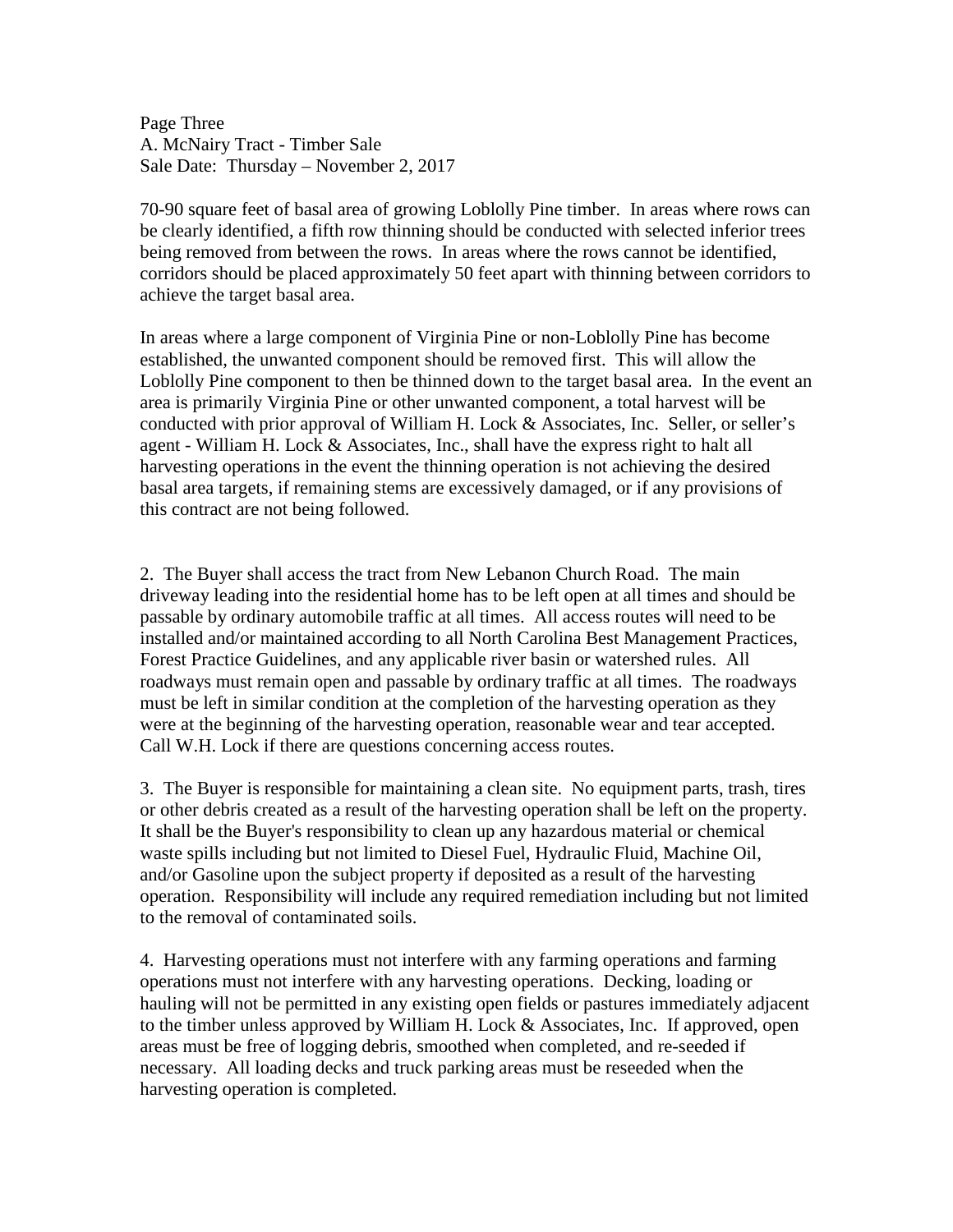Page Four A. McNairy Tract – Timber Sale Sale Date: Thursday, November 2, 2017

5. The Buyer is responsible for following all Federal, State, and local regulations regarding timber harvesting activities. If required, Buyer is responsible for obtaining any necessary permits or licenses required for timber harvesting. All logging operations must conform to North Carolina Best Management Practices, Forest Practices Guidelines, and any applicable river basin or watershed rules. In the event that a non-compliance situation is identified on the tract as a result of the harvesting operation, William H. Lock & Associates, Inc. will have the express right to suspend the harvesting operation until the situation is brought into compliance. No trees or other logging debris shall be left in or across the property boundary, sale cutting lines or access roads and paths.

6. All necessary property lines, corners and sale harvest boundaries have been marked with pink flagging. Landowner guarantees the pink flagged sale boundaries. No flagged trees denoting the property and/or sale boundary shall be cut and no trees outside the boundary lines shall be cut. If trees marking the property lines or sale boundary are cut, North Carolina timber trespass laws may apply. No trees shall be cut to fall on a neighboring landowner's property or where potential damage may occur. If existing property corners are damaged or removed as a result of the harvesting operation, Buyer agrees to replace the markers at the correct surveyed location at their own expense.

7. Buyer agrees to notify William H. Lock & Associates, Inc., P. O. Box 49571, Greensboro, NC 27419 at least 3 days in advance of the beginning of the harvesting operation and at least 3 days in advance of the completion of the harvesting operation. The buyer and/or logger must complete a pre-harvest inspection with WHL & Associates prior to beginning any logging activity.

8. Seller or their Agent reserves the right, in its sole discretion, to require the termination of all timber harvesting in the event that weather conditions cause the land to become so wet that continued logging will cause excessive site damage and rutting. Seller agrees to extend the cutting time automatically for the number of days of required termination if he exercises this item. If work is allowed to continue during the determination process, Buyer agrees to repair any excessively rutted areas.

9. The Buyer shall indemnify and hold harmless the Owner, his agent or assigns, from any and all liability and any and all loss, including attorney's fees and other reasonable expenses incurred, arising from the operations, activities, or omission of Buyer incident or related to this contract or upon the Sale Area, including such liability or loss caused by acts of omissions of Buyer's employees, contractors, sub-contractors, employees of contractors or sub-contractors, or licensees of Buyer, or to any others for property damage, personal injury, death, or otherwise. Buyer guarantees their loggers will be covered by Workers Compensation and General Liability Insurance in the amount of one million dollars and will provide satisfactory evidence of coverage at closing and maintain same throughout all logging operations.